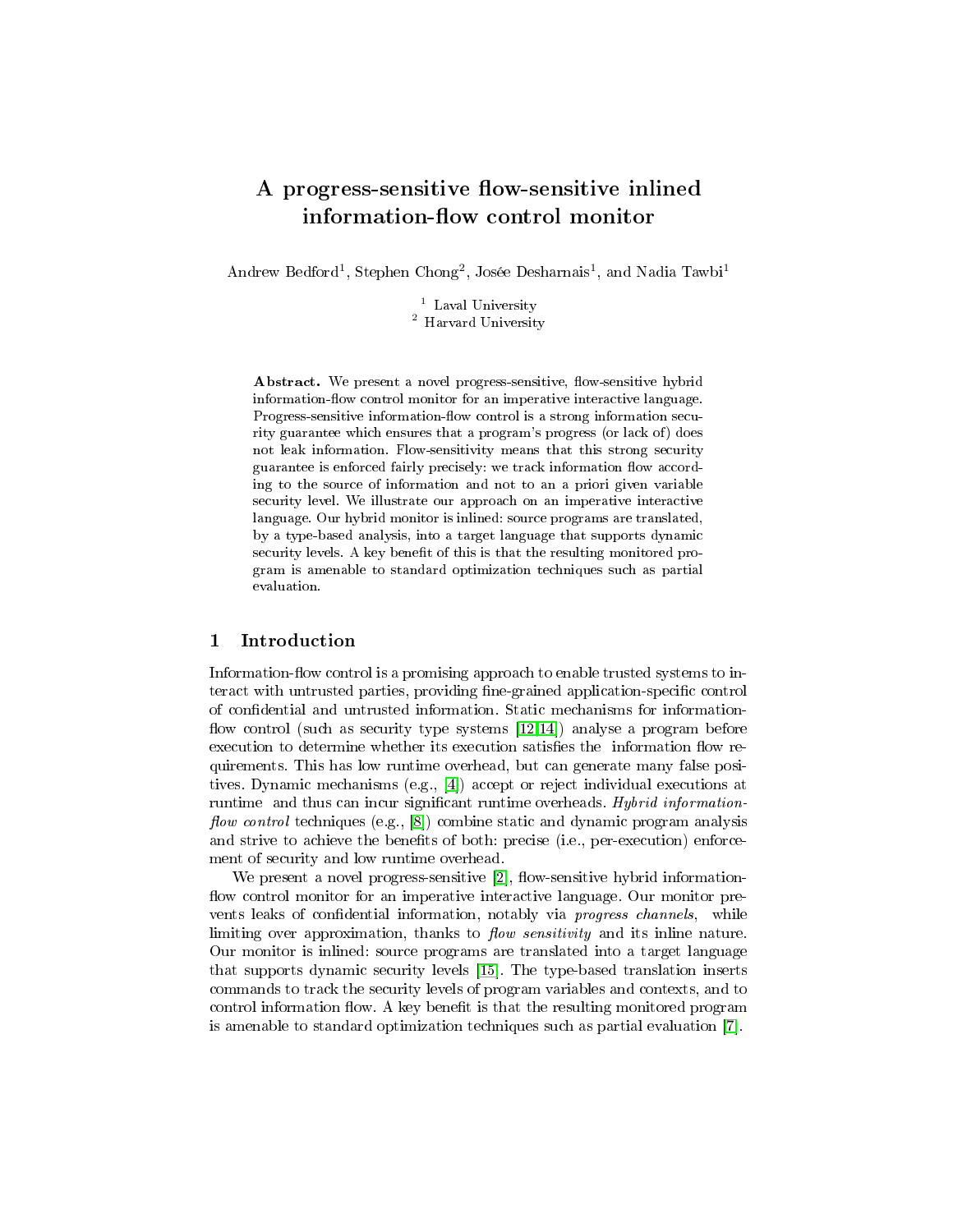The translation to the target language performs a static analysis using three security levels: L (for low-security information),  $H$  (for high-security information), and  $U$  (for unknown information). If the program is statically determined to be insecure, then it is rejected. Otherwise, the translation of the program dynamically tracks the unknown security levels, and ensures that no leak occurs.

Our main contributions are twofold. This work is one of the first hybrid monitor that enforces both flow and progress-sensitive information security; moreover, the combination of channel-valued variables, flow-sensitivity and progresssensitivity presents a couple of issues that we solve.

#### Motivating examples

Channel variables Our source language supports channel variables whose security level can be statically unknown. This leads to use a special security level, U, which delays the decision to accept or reject certain programs to runtime. Indeed, a channel level needs upward or downward approximation according to its use and this cannot be approximated, as the following example shows.

```
if lowValue > 0then d := lowChannel
     else d := highChannel end;(* Case 1 *) (* Case 2 *)
send highValue to d<br>(*to be rejected if d is L*) send x to lowChannel
(*to be rejected if d is L*)
                              (*to be rejected if d is H*)
```
Listing 1.1: We cannot be pessimistic about channel variables

Progress channels The progress of a program, observable through its outputs, can reveal information. In the following program, the occurrence of an output on the public channel reveals a condential information controlling the loop termination.

<span id="page-1-2"></span>while highValue > 0 do sk ip end; send 42 to lowChannel

#### Listing 1.2: Progress leak

The most common way to prevent leaks through progress channels is to forbid loops whose execution depends on confidential information [\[10](#page-13-7)[,13\]](#page-13-8), but it leads to the rejection of many secure programs, such as the following.

```
while highValue > 0 do
  highValue := highValue - 1 end;
send 42 to lowChannel
```
#### Listing 1.3: Loop that always terminates

Inspired by Moore et al., [\[9\]](#page-13-9), we use an oracle to determine the termination behaviour of loops. If it tells that a loop always terminates (cf Listing [1.3\)](#page-1-0), then there is no possible leak of information. If the oracle says it may diverge, then a risk of information leak is flagged. The oracle is a parameter based on termination analysis methods brought from the literature ([\[6\]](#page-13-10)).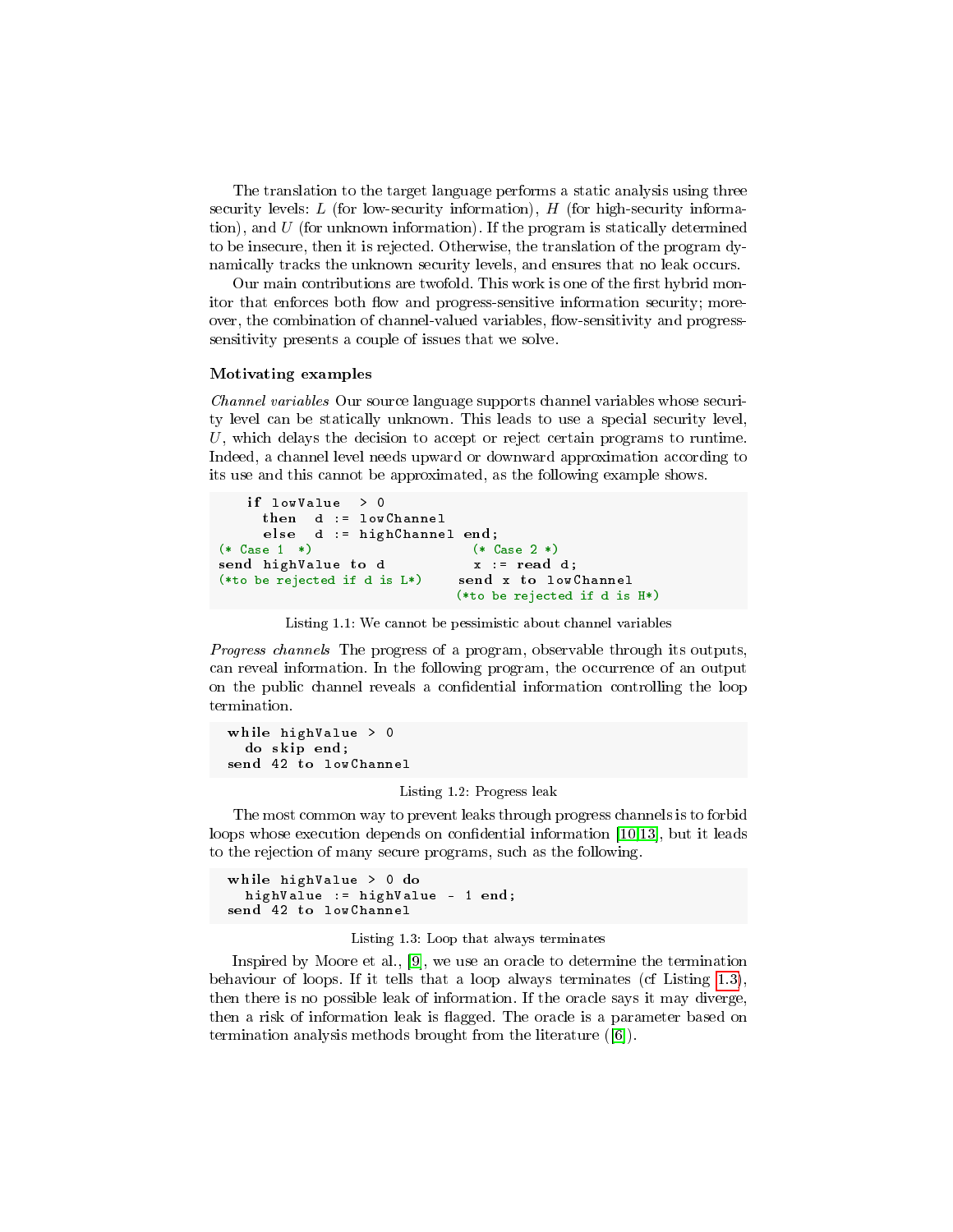Structure In Section [2,](#page-2-0) we present the imperative language used to illus-trate our approach. Section [3](#page-3-0) defines the non-interference property. Section [4](#page-4-0) describes our typed-based instrumentation mechanism, explains the type system, and presents the target language in which the instrumented programs are written; it is an extension of the source language with dynamic security levels. Section [5](#page-11-0) is a summary of related work. Finally, we conclude in Section [6.](#page-12-0)

# <span id="page-2-0"></span>2 Source language

Source programs are written in a simple imperative language. We suppose that the interaction of a program with its environment is done through channels. Channels can be, for example, files, users, network channels, keyboards, etc. These channel constants are associated to a priori security levels, private or public. This is more realistic than requiring someone to manually define the level of every variable of the program; their level can instead be inferred according to the sources of information they may hold.

#### 2.1 Syntax

Let V be a set of identifiers for variables, and  $\mathcal C$  a set of predefined communication channels. The syntax is as follows.

(variables)  $x \in \mathcal{V} \cup \mathcal{C}$ (integer constants)  $n \in \mathbb{Z}$ (expressions)  $e ::= x \mid n \mid e_1$  op  $e_2 \mid \text{read } x$ (commands) cmd ::= skip | x := e | if e then cmd<sub>1</sub> else cmd<sub>2</sub> end | while e do cmd end  $| \text{cmd}_1; \text{cmd}_2 |$  send  $x_1$  to  $x_2$ 

Values are integers (we use zero for false and nonzero for true), or channel names. Symbol **op** stands for arithmetic or logic binary operators. We write *Exp* for the set of expressions. W.l.o.g., we assume each channel consists of one value, which can be read or modified through read operation and send command respectively. It is easy to generalize to channels consisting in sequences of values.

#### 2.2 Semantics

A memory  $m: \mathcal{V} \oplus \mathcal{C} \to \mathbb{Z} \oplus \mathcal{C}$  is a partial map from variables and channels to values, where the value of a channel is the last value sent to this channel. More precisely a memory is the disjoint union of two maps of the following form:

$$
m_v: \mathcal{V} \to \mathbb{Z} \oplus \mathcal{C}, \qquad m_c: \mathcal{C} \to \mathbb{Z},
$$

where  $\uplus$  stands for the disjoint union operator. We omit the subscript whenever the context is clear. We write  $m(e) = r$  to indicate that the evaluation of expression  $e$  under memory  $m$  returns  $r$ .

The semantics of the source language is mostly standard and is illustrated in Fig. [1.](#page-3-1) Program configurations are tuples  $\langle cmd, m, o \rangle$  where cmd is the command to be evaluated, m is the current memory and o is the current output trace. A transition between two configurations is denoted by the  $\rightarrow$  symbol. We write  $\longrightarrow^*$  for the reflexive transitive closure of the  $\longrightarrow$  relation.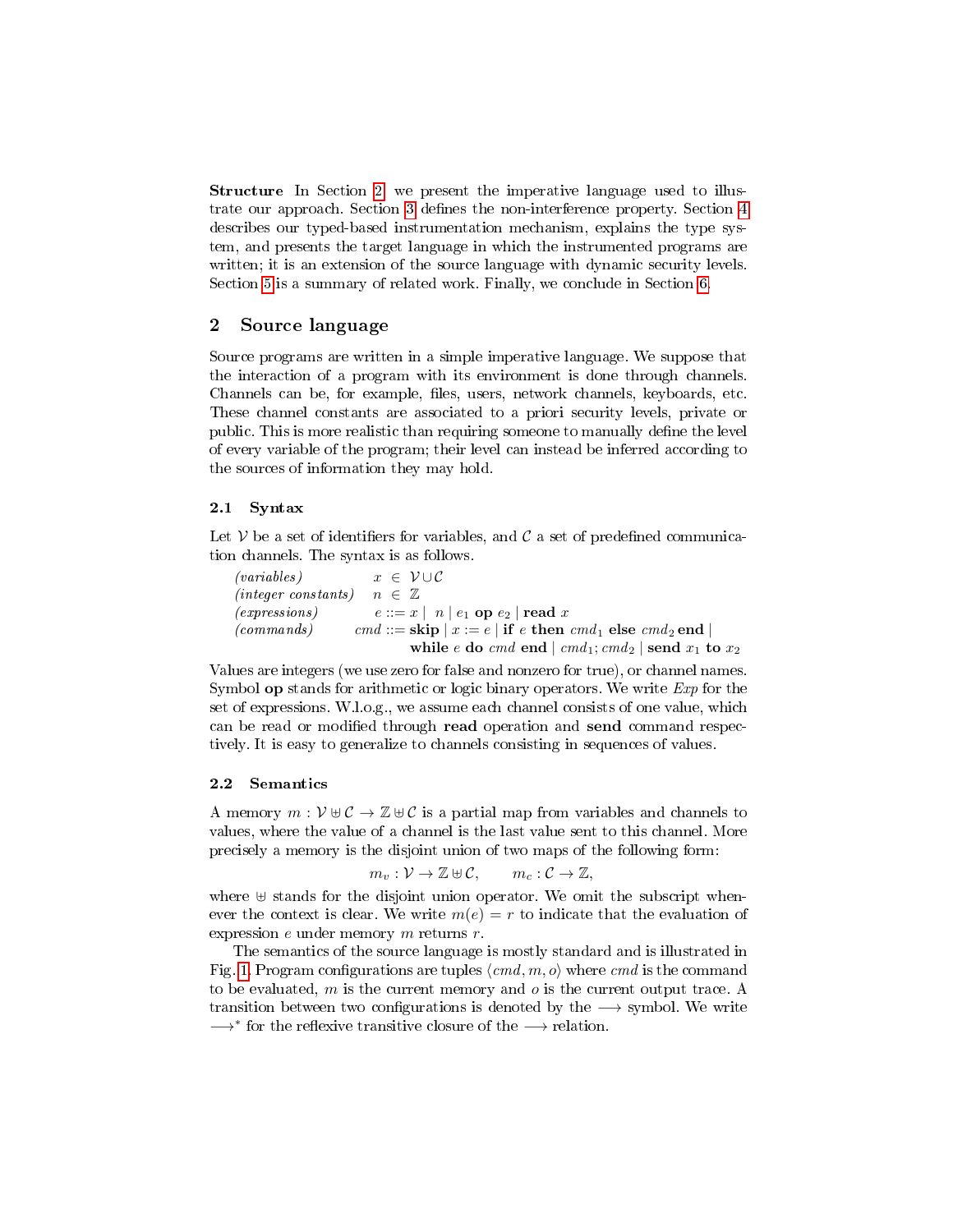We write  $v::vs$  for sequences where v is the first element of the sequence, and vs is the rest of the sequence. We write  $\epsilon$  for the empty sequence. An output trace is a sequence of output events: it is of the form  $o = (v_0, ch_0) :: (v_1, ch_1) :: ...$ where  $v_k \in \mathbb{Z}$  is an integer value, and  $ch_k$  is a channel,  $k \in \mathbb{N}$ . The rule for sending a value appends a new output event to the end of the trace. (We abuse notation and write  $o:(v, ch)$  to indicate event  $(v, ch)$  appended to trace  $o$ .)

<span id="page-3-1"></span>(Skip)  $\langle$ skip, m, o $\rangle \longrightarrow \langle$ stop, m, o $\rangle$  $m(e) = r$  $\langle x := e, m, o \rangle \longrightarrow \langle \textbf{stop}, m[x \mapsto r], o \rangle$ (SEND)  $m(x_1) = v \in \mathbb{Z}$   $m(x_2) = ch \in \mathcal{C}$  $\langle \textbf{send } x_1 \textbf{ to } x_2, m, o \rangle \longrightarrow \langle \textbf{stop}, m[ch \mapsto v], o::(v, ch)) \rangle$  $(SEO1)$  $\langle cmd_1, m, o \rangle \longrightarrow \langle \textbf{stop}, m', o' \rangle$  $\langle cmd_1; cmd_2, m, o \rangle \longrightarrow \langle cmd_2, m', o' \rangle$  $(SEO2)$  $\langle cmd_1, m, o \rangle \longrightarrow \langle cmd'_1, m', o' \rangle \qquad cmd'_1 \neq \textbf{stop}$  $\langle cmd_1; cmd_2, m, o\rangle \longrightarrow \langle cmd_1'; cmd_2, m', o'\rangle$  $m(e) \neq 0 \Longrightarrow i = 1 \qquad m(e) = 0 \Longrightarrow i = 2$  $\langle$  if e then cmd<sub>1</sub> else cmd<sub>2</sub> end, m, o $\rangle \longrightarrow \langle cmd_i, m, o \rangle$  $m(e) \neq 0$ <br> $m(e) \neq 0$  $\langle$ while  $e$  do cmd end, m, o $\rangle \longrightarrow \langle cmd;$  while  $e$  do cmd end, m, o $\rangle$  $(m(e) = 0$  $\langle$  while e do cmd end, m, o $\rangle \longrightarrow \langle$ stop, m, o $\rangle$ 

#### Fig. 1: Semantics of the source language

We write  $\langle cmd, m, \epsilon \rangle \downarrow o$  if execution of configuration  $\langle cmd, m, \epsilon \rangle$  can produce trace o, where o may be finite or infinite. For finite o,  $\langle cmd, m, \epsilon \rangle \downarrow$  o holds if there is a configuration  $\langle cmd', m', o \rangle$  such that  $\langle cmd, m, \epsilon \rangle \longrightarrow^* \langle cmd', m', o \rangle$ . For infinite o,  $\langle cmd, m, \epsilon \rangle \downarrow o$  holds if for all traces o' such that o' is a finite prefix of *o*, we have  $\langle cmd, m, \epsilon \rangle \downarrow o'$ .

## <span id="page-3-0"></span>3 Security

We define an execution as secure if the outputs on public channels do not reveal any information about the inputs of private channels. This is a standard form of non-interference (e.g., [\[12,](#page-13-0)[14\]](#page-13-1)) adapted to our particular language model. More formally, we require that any two executions of the programs starting from initial memories that have the same public channel inputs, produce the same publicly observable outputs. This means that an observer of the public output could not distinguish the two executions, and thus learns nothing about the inputs of private channels.

Before formally defining non-interference, we first introduce some helpful technical concepts. We assume a lattice of security levels  $(\mathcal{L}, \sqsubseteq)$  with two elements:  $L$  (Low) for public information and  $H$  (High) for private information,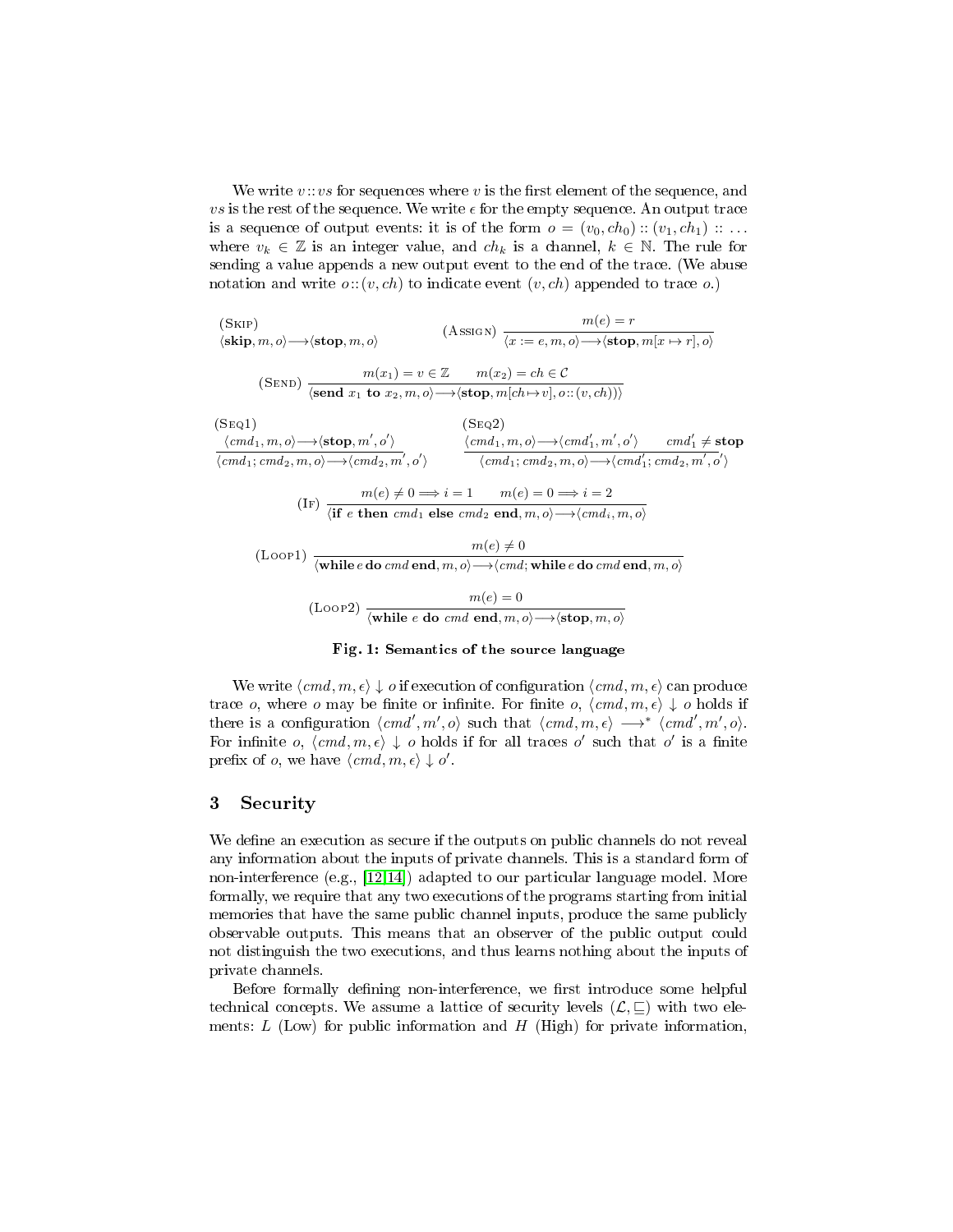ordered as  $L \subseteq H$ . The projection of trace o to security level  $\ell$ , written o  $\ell$ , is its restriction to output events whose channels' security levels are less than or equal to  $\ell$ . Formally,

$$
\epsilon \upharpoonright \ell = \epsilon
$$
  

$$
((v, ch) :: o) \upharpoonright \ell = \begin{cases} (v, ch) :: (o \upharpoonright \ell) & \text{if } levelOfChan(ch) \sqsubseteq \ell \\ o \upharpoonright \ell & \text{otherwise} \end{cases}
$$

where  $levelOfChan(ch)$  denotes the security level of channel ch (typically specified by the administrator).

We say that two memories m and m' differ only on private channel inputs if  $m_v = m'_v$  and

$$
\forall ch \in \mathcal{C}.levelOfChan(ch) = L \Rightarrow m_c(ch) = m'_c(ch).
$$

## <span id="page-4-1"></span>Definition 1 (Progress-sensitive non-interference).

We say that a program p satisfies progress-sensitive non-interference if for any two memories  $m$  and  $m'$  that agree on public variables and public channel inputs, and for any (finite or infinite) trace o such that  $\langle p, m, \epsilon \rangle \downarrow o$ , then there is some trace o', such that  $\langle p, m', \epsilon \rangle \downarrow o'$  and  $o \upharpoonright L = o' \upharpoonright L$ .

This definition of non-interference is progress-sensitive in that it assumes that an observer can distinguish an execution that will not produce any additional observable output (due to termination or divergence) from an execution that will make progress and produce additional observable output. Progress-insensitive definitions of non-interference typically weaken the requirement that  $o\mathord{\restriction} L = o'\mathord{\restriction} L$ to instead require that  $o \restriction L$  is a prefix of  $o' \restriction L$ , or vice versa.

## <span id="page-4-0"></span>4 Type-based Instrumentation

We enforce non-interference by translating source programs to a target language that enables the program to track the security levels of its variables. The translation performs a type-based static analysis of the source program, and rejects programs that clearly leak information (i.e. the translation fails).

In this section, we first present the security types for the source language (in order to provide intuition for the type-directed translation) followed by the description of the target language, which extends the source language with runtime representation of security levels. We then present the translation from the source language to the target language.

#### 4.1 Source language types

Source language types are defined according to the following grammar. The security types are defined as follows:

$$
\begin{array}{ll}\n \text{(security levels, } \mathcal{L}) & \ell ::= L \mid U \mid H \\
 \text{(value types, } \text{Val}T) & \sigma ::= int \mid int_{\ell} \text{ chan} \\
 \text{(variable types, } \text{Var}T) \tau ::= \sigma_{\ell}\n \end{array}
$$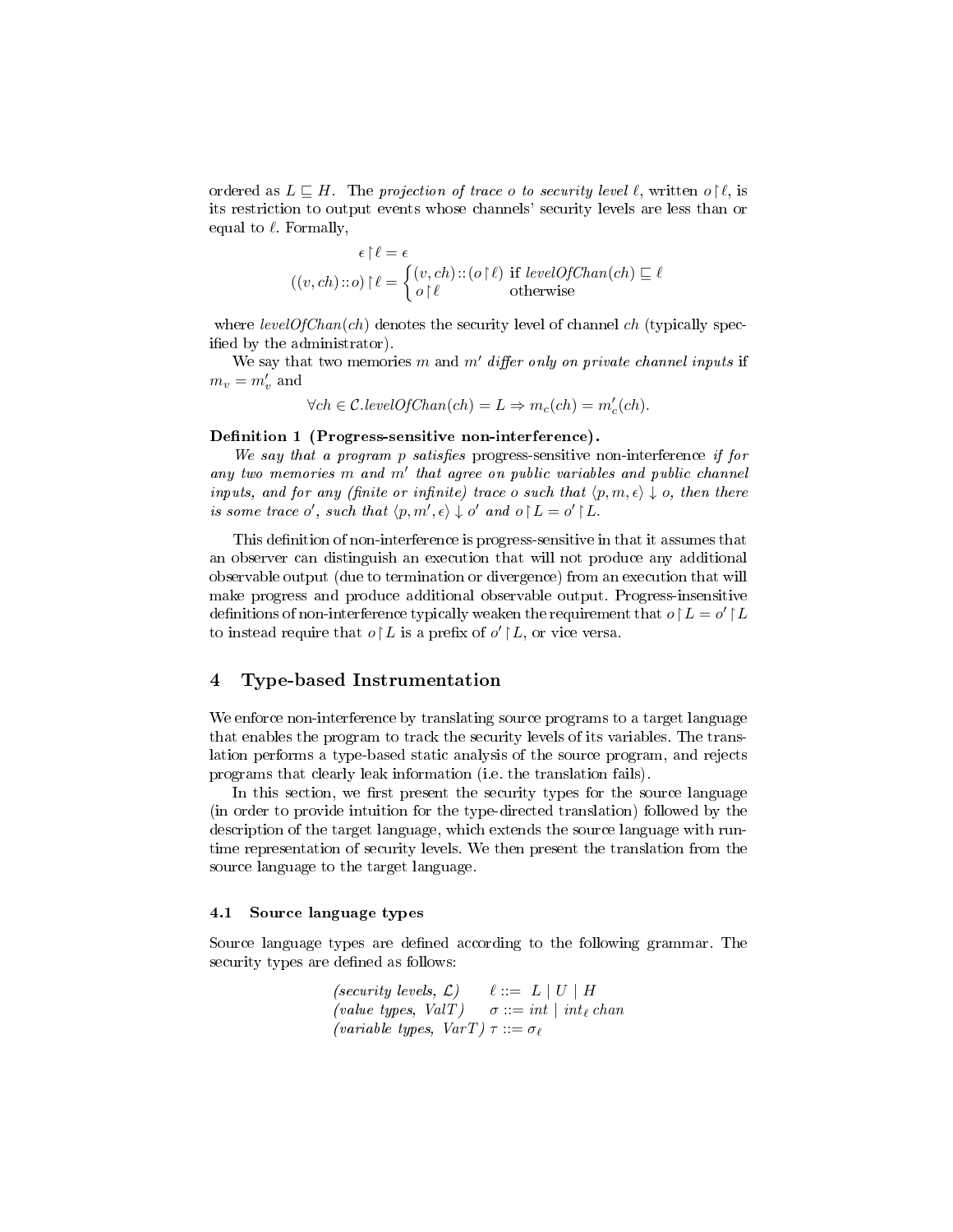Security levels in types include L and H, and also U (Unknown), which is used to represent a statically unknown security level. The translated program will explicitly track these statically unknown security levels at runtime. The security levels are organized in a lattice  $(\mathcal{L}, \sqsubseteq)$ , where  $\mathcal{L} = \{L, U, H\}$  and  $L \sqsubseteq U \sqsubseteq H$ ,  $(H \not\sqsubseteq U \not\sqsubseteq L)$ . The associated supremum is denoted  $\sqcup$ . We derive two order relations that allow us to deal with the uncertainty level.

**Definition 2.** The relations  $\subseteq_s$ , surely less than, and  $\subseteq_m$ , maybe less than, are defined as follows  $11 / 2 = 2 \lambda$  if  $(2 - 1)$   $(1 - 2)$ 

$$
\ell_1 \sqsubseteq_s \ell_2 \quad \text{if } (\ell_1 \sqsubseteq \ell_2) \land \neg(\ell_1 = \ell_2 = U)
$$
  

$$
\ell_1 \sqsubseteq_m \ell_2 \quad \text{if } (\ell_1 \sqsubseteq \ell_2 \lor \ell_1 = U \lor \ell_2 = U)
$$

Intuitively, we have  $\ell \sqsubseteq_s \ell'$  when we can be sure statically that  $\ell \sqsubseteq \ell'$  will be true at runtime, and we have  $\ell \sqsubseteq_m \ell'$  when it is possible that  $\ell \sqsubseteq \ell'$  at runtime. For example,  $U \not\sqsubseteq_s L$  but  $U \sqsubseteq_m L$ .

Value types are the types of integers  $(int)$  and channels. Type  $int_{\ell} chan$  is the type of a channel whose values are of security level  $\ell$ .

Variables types associate a security level with a value type. Intuitively,  $\sigma_{\ell}$ represents the type of a variable whose value type is  $\sigma$ , and whose variable type is  $\ell$ , the latter is an upper bound of the information level influencing the value.

We instrument source programs to track at runtime the security levels that are statically unknown. That is, if a variable x has type  $\sigma_U$  for some value type  $\sigma$ , then the instrumented program will have a variable that explicitly tracks the security level of variable x. Moreover, if  $\sigma$  is the unknown channel type  $(int_U \, chan)$  then the instrumented program will have a variable that explicitly tracks the security level of the channel that is assigned to  $x$ . In order to track these security levels, our target language allows their runtime representation.

The uncertain level As illustrated in Listing [1.1,](#page-1-1) a channel level needs upward or downward approximation according to its use. This is the main reason underlying the use of the uncertainty level  $U$ . After the conditionals of that listing, d has type  $(int_U chan)_L$  because it contains either a low or high channel and its value is assigned in a context of level L. Our typing system accepts this program in both Case 1 and Case 2, but inserts runtime checks. If the condition lowValue > 0 is false at runtime, then sending of a highValue on d would be safe, and Case 1 should be accepted, while Case 2 should be rejected since it attempts to send a high level value to a public channel. On the contrary, if lowValue > 0 appears to be false at runtime, then Case 1 should be accepted and Case 2 rejected.

The uncertainty is unavoidable in the presence of flow sensitivity and channel variables. Indeed, we point out that we cannot be pessimistic about the level of variable channels in this program. The output command suggests that a safe (yet too strong) approximation for d would be a low security level. Yet, the input command suggests that a safe (yet too strong) approximation for d would be a high security level, which contradicts the previous observation. Consequently, if we are to accept the program in Listing [1.1,](#page-1-1) in both cases, we need an alternative security type,  $U$ , to carry on with the analysis.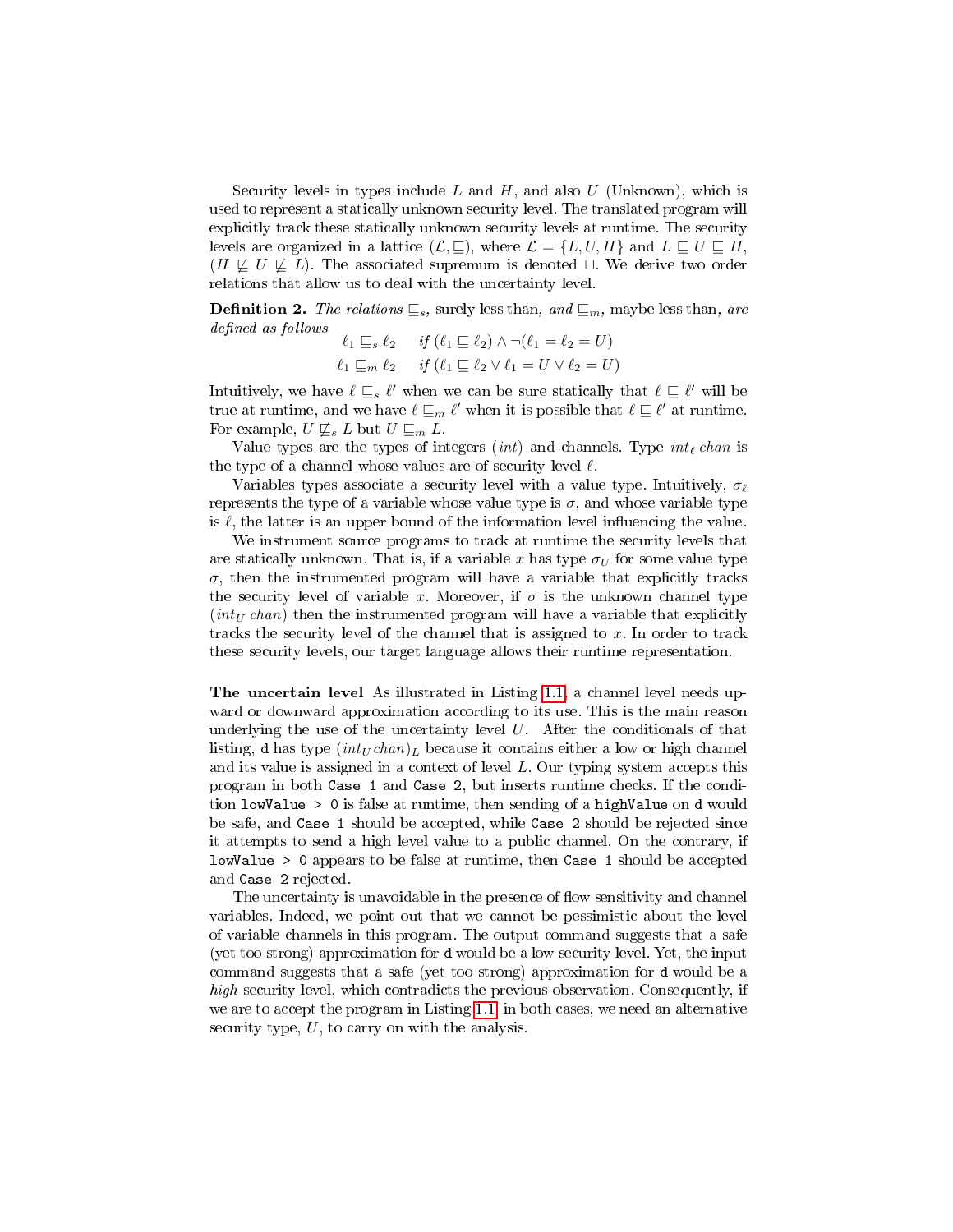#### 4.2 Syntax and semantics of target language

Our target language is inspired by the work of Zheng and Myers [\[15\]](#page-13-5), which introduced a language with first-class security levels, and a type system that soundly enforces non-interference in this language. The syntax of our target language is defined as follows. The main difference with the source language is that it adds support for level variables (regrouped in the set  $V_{level}$ ), a runtime representation of security levels.

 $(variables)$   $x \in \mathcal{V} \cup \mathcal{C}$ (level variables)  $\tilde{x} \in \mathcal{V}_{level}$  $(integer\ constants)$   $n \in \mathbb{Z}$ (basic levels)  $k ::= L \mid H$ (level expressions)  $\ell ::= k | \tilde{x} | \overline{\ell} | \ell_1 \sqcup \ell_2 | \ell_1 \sqcap \ell_2$ (integer expressions)  $exp ::= x | n | exp_1 op exp_2 | read x$  $\ell$  (expressions)  $e ::= exp | \ell$ (commands) cmd ::=  $\mathbf{skip} \mid (x_1, \ldots, x_n) := (e_1, \ldots, e_n) \mid$ if e then  $cmd_1$  else  $cmd_2$  end  $|cmd_1; cmd_2|$ while e do cmd end  $\vert$  send  $x_1$  to  $x_2$   $\vert$ if  $\ell_1 \sqsubseteq \ell_2$  then (send  $x_1$  to  $x_2$ ) else fail end

Dynamic types will allow a verification of types at runtime: this is the goal of the new send command, nested in a conditional  $-$  call it a *guarded send*  $$ that permits to check some conditions on security levels before sending a given variable to a channel. If the check fails, the program aborts. In the target language, only security levels  $L$  and  $H$  are represented at runtime. The security level  $U$  used in the source language typing is replaced by variables and expressions on variables. Level expressions support operators for supremum, infimum and complement (where  $\overline{L} = H$  and  $\overline{H} = L$ ); these are defined in Section [4.3.](#page-6-0)

For simplicity, we assume that security levels can be stored only in a restricted set of variables  $V_{level} \subseteq V$ . Thus, the variable part  $m_v$  of a memory m now has the following type  $m_v : (\mathcal{V}_{level} \to \{L, H\}) \uplus (\mathcal{V} \setminus \mathcal{V}_{level} \to \mathbb{Z} \uplus \mathcal{C})$ . Furthermore we assume that  $V_{level}$  contains variables  $\Box$  pc and  $\Box$  hc, and, for each variable  $x \in V \setminus \mathcal{V}_{level}$  there exist level variables  $x_{\text{lev}}$ ; for channel variables, we also have a level variable for their content, that is, the level of the information stored in the channel that the variables point to, written  $x_{\text{ch}}$ . They will be used in instrumented programs to track security levels. For example, if  $x$  is a channel variable of security type  $(int_\ell\ chan)_{\ell'},$  then the values of these variables should be  $x_{\text{ch}} = \ell$  and  $x_{\text{lev}} = \ell'$  (this will be ensured by our instrumentation). Variables \_pc and \_hc hold the security levels of the context and halting context respectively. What these are will be explained in Section [4.3.](#page-6-0) Note that the simultaneous assignment  $(x_1, \ldots, x_n) := (e_1, \ldots, e_n)$  is introduced to ensure coherence between the value of a label variable and the level of the value assigned to the corresponding variable. For all other common commands, the semantics of the target language is the same as in the source language.

## <span id="page-6-0"></span>4.3 Instrumentation as a type system

Our instrumentation algorithm is specified as a type system in Fig. [2.](#page-7-0) Its pri-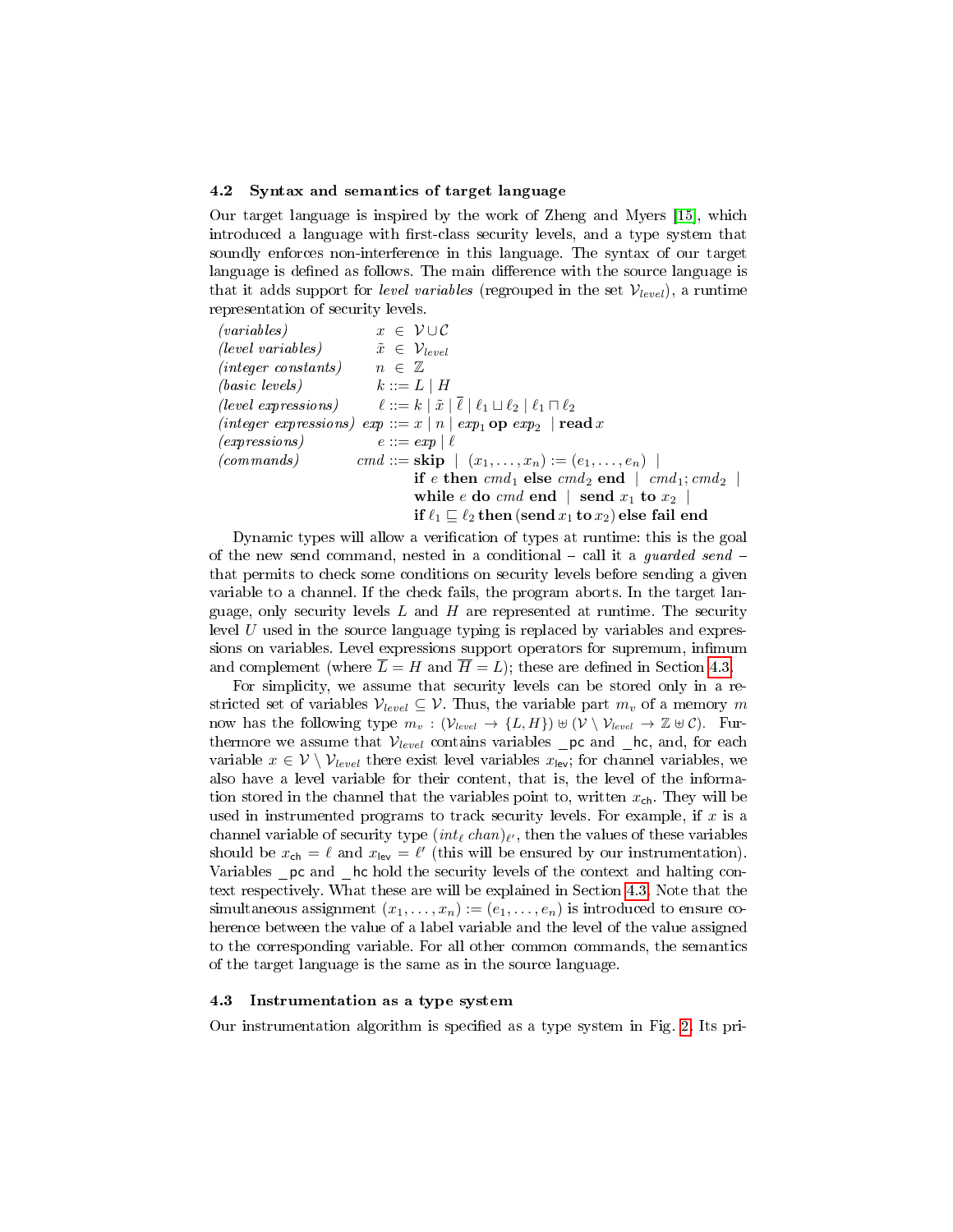<span id="page-7-0"></span>

| $(S$ -CHAN)<br>$levelOfChan(nch) = \ell$                                                                                                               | $(S-INT)$               | $(S-VAR)$<br>$\Gamma(x)=\tau$ | $(S$ -READ)<br>$\Gamma \vdash c : int_{\ell} chan_{\ell}$           |
|--------------------------------------------------------------------------------------------------------------------------------------------------------|-------------------------|-------------------------------|---------------------------------------------------------------------|
| $\Gamma \vdash nch : (int_{\ell} chan)_{L}$                                                                                                            | $\Gamma\vdash n: int_L$ | $\Gamma \vdash x : \tau$      | $\Gamma \vdash \textbf{read } c : int_{\ell \sqcup \ell_c}$         |
| (S-OP) $\frac{\Gamma\vdash e_1 : int_{\ell_1} \qquad \Gamma\vdash e_2 : int_{\ell_2}}{\Gamma\vdash e_1 \textbf{ op } e_2 : int_{\ell_1\sqcup \ell_2}}$ |                         | $(S-SKIP)$                    | $\Gamma, pc, hc \vdash \mathbf{skip}: T, hc, \Gamma, \mathsf{skip}$ |

$$
\text{(S-Assign)} \ \frac{\Gamma \vdash e : \sigma_{\ell_e}}{\Gamma, pc, hc \vdash x := e : \ T, hc, \Gamma[x \mapsto \sigma_{pc \sqcup \ell_e}], \text{genassign}}
$$

(S-Send) Γ(x) = int `<sup>x</sup> Γ(c) = (int ` chan)`<sup>c</sup> (pc t hc t `<sup>x</sup> t `c) v<sup>m</sup> ` Γ, pc, hc ` send x to c : T, hc t `c, Γ, gensend

$$
\Gamma \vdash e : \operatorname{int}_{\ell_e} \qquad h_3 = \sqcup_{j \in \{1,2\}} d(\Gamma, pc \sqcup \ell_e, cmd_j)
$$
\n
$$
\perp \notin \operatorname{ran}(\Gamma_1 \sqcup \Gamma_2) \qquad h = (h_1 \sqcup h_2 \sqcup h_3 \sqcup level(t_1 \oplus_{\ell_e} t_2))
$$
\n
$$
\Gamma, pc \sqcup \ell_e, hc \vdash cmd_j : t_j, h_j, \Gamma_j, \llbracket cmd_j \rrbracket \quad j \in \{1,2\}
$$
\n
$$
\Gamma, pc, hc \vdash \textbf{if } e \textbf{ then } cmd_1 \textbf{ else } cmd_2 \textbf{ end} : (t_1 \oplus_{\ell_e} t_2), h, \Gamma_1 \sqcup \Gamma_2, \textbf{genif}
$$

$$
O(e, cmd, \Gamma \sqcup \Gamma') = t_o \qquad h = d(\Gamma, pc \sqcup \ell_e, cmd)
$$
\n
$$
\ell_t = level(t) \qquad \ell_o = level(t_o) \qquad \perp \notin \operatorname{ran}(\Gamma \sqcup \Gamma') \qquad \Gamma \sqcup \Gamma' \vdash e : int_{\ell_e} \Gamma \sqcup \Gamma' \sqcup \Gamma', (pc \sqcup \ell_e), (hc \sqcup \ell_t \sqcup h') \vdash cmd : t, h', \Gamma', \llbracket cmd \rrbracket
$$
\n
$$
(S\text{-Loop}) \qquad \qquad \Gamma, pc, hc \vdash \textbf{while } e \textbf{ do } cmd \textbf{ end} : t_o, h \sqcup h' \sqcup \ell_o, \Gamma \sqcup \Gamma', \textbf{genwhile}
$$

$$
(S-SEQ1) \frac{\Gamma, pc, hc \vdash cmd_1 : D, h, \Gamma_1, [cmd_1] }{\Gamma, pc, hc \vdash cmd_1; cmd_2 : D, h, \Gamma_1, [cmd_1] }
$$

$$
t_1 \neq D \qquad \Gamma, pc, hc \vdash cmd_1 : t_1, h_1, \Gamma_1, [cmd_1] }
$$

$$
(S-SEQ2) \frac{\Gamma_1, pc, h_1 \vdash cmd_2 : t_2, h_2, \Gamma_2, [cmd_2] }{\Gamma, pc, hc \vdash cmd_1; cmd_2 : t_1, ^0_2t_2, h_2, \Gamma_2, [cmd_1], [cmd_2] }
$$

## Fig. 2: Instrumentation and typing rules for the source language

mary goal is to inline monitor actions in the program under analysis, thereby generating a safe version of it. Its secondary goal is to reject programs that contain obvious leaks of information. The inlined actions are essentially updates and checks of level variables to prevent a send command from leaking information.

The typing rules of variables and constants have judgements of the form  $\Gamma \vdash e : \sigma_{\ell}$ , telling that  $\sigma_{\ell}$  is the variable type of e. The instrumentation judgements are of the form  $\Gamma, pc, hc \vdash cmd : t, h, \Gamma', \llbracket cmd \rrbracket$  where  $\Gamma, \Gamma' : \mathcal{V} \oplus \mathcal{C} \rightarrow VarT$ are typing environments (initially empty),  $cmd$  is the command under analysis, pc is the program context, hc is the halting context, t is the termination type of cmd, h is the updated halting context, and  $\llbracket cmd \rrbracket$  is the instrumented command. The latter is often presented using a macro whose name starts with *gen*. The program context,  $pc$ , is used to keep track of the security level in which a command is executed, in order to detect implicit flows. The halting context,  $hc$ ,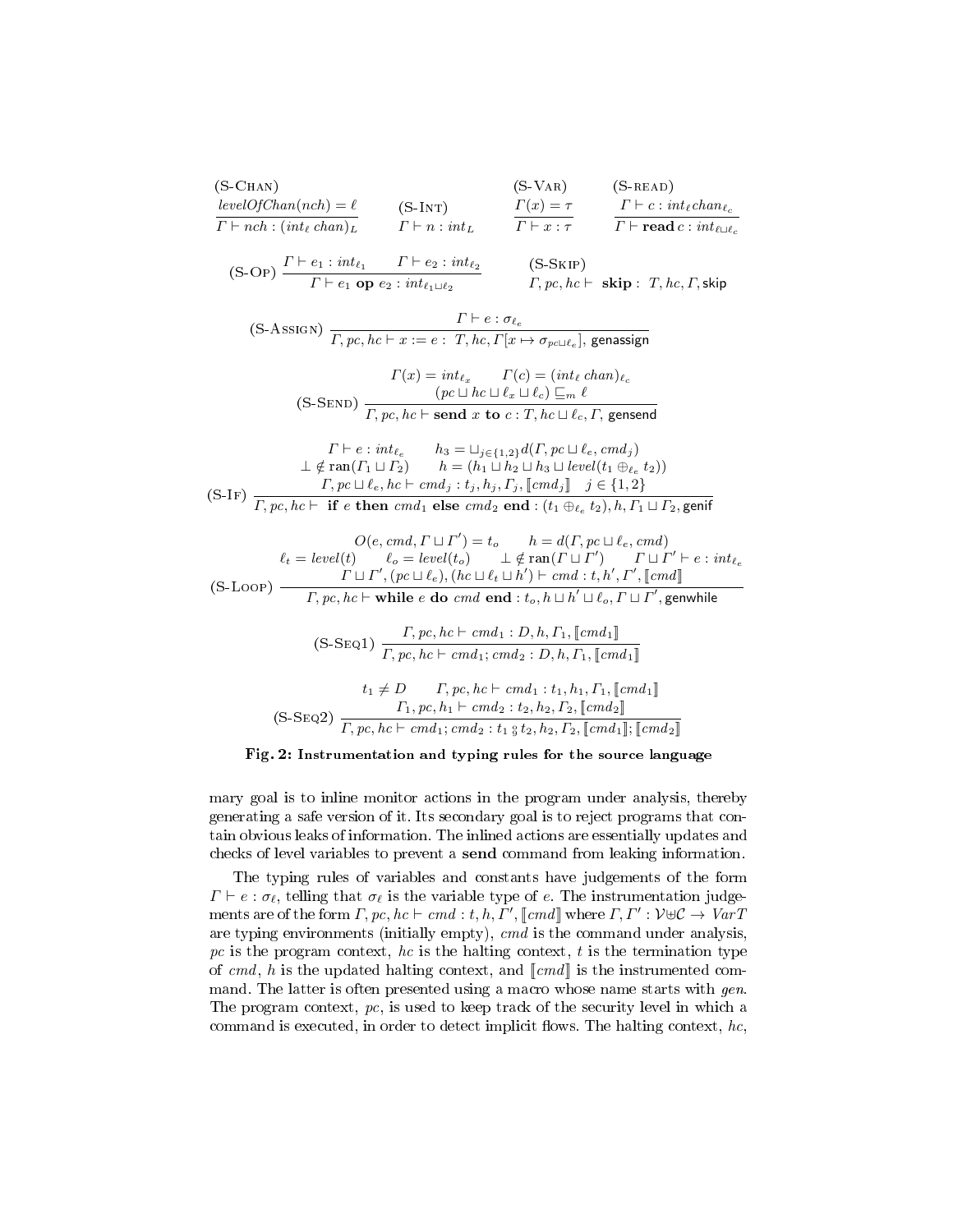is used to detect progress channels leaks. It represents the level of information that could cause the program to halt (due to a failed guarded send command) or diverge (due to an infinite loop). In other words, it is the level of information that could be leaked through progress channels by an output. The termination  $t$ of a command is propagated in order to keep the halting context up to date. We distinguish five termination types  $\mathcal{T} = \{T, D, M_L, M_U, M_H\}$ , where T means that a command terminates for all memories, D, diverges for all memories,  $M_L$ ,  $M_H$  and  $M_U$  mean that a command's termination is unknown statically; the subscript is used to indicate on which level the termination depends. For example, the termination of the loop in Listing [1.2](#page-1-2) is  $M_H$  because it can either terminate or diverge at runtime, and this depends on information of level  $H$ . The loop in Listing [1.3](#page-1-0) on the other hand is of termination type  $T$  because, no matter what the value of highValue is, it will always eventually terminate. Similarly, a loop whose condition is always true will have termination type  $D$  since it always diverges. The precision of this analysis depends on the oracle precision.

The instrumentation of a program  $p$  begins by inserting commands to initialize a few level variables:  $pc$ , hc are initialized to  $L$ , as well as the level variables  $x_{\text{lev}}$  and  $x_{\text{ch}}$  for each variable  $x \in V$  appearing in p. Similarly, level variables  $c_{\text{lev}}$  and  $c_{\text{ch}}$  associated with each channel c used in p are also initialized, but the latter rather gets initialized to  $levelOfChan(c)$ . After initialization, instrumentation is given by the rules of Fig. [2.](#page-7-0) We now explain these rules.

Rules (S-Chan) and (S-Int) specify the channels type and integer constants. Rule (S-VaR) encodes the typing of a variable, as given by environment  $\Gamma$ . Rule (S-Op) encodes expression typing and excludes channel operations. Rule (S- $READ)$  specifies the current c value type. To prevent implicit flows, the specified security level takes into account the assignment context of channel variable  $c$ , hence the supremum  $\ell \sqcup \ell_c$ . Rule (S-Assign) specifies the type of x from the one of  $e$  to prevent explicit flows, and from  $pc$ , to prevent implicit flows. Its instrumentation is given by the following macro:

$$
\text{genassign} = \begin{cases} (x, x_{\text{lev}}) := (e, \_\text{pc} \sqcup e_{\text{lev}}) & \text{if } \sigma = int \\ (x, x_{\text{lev}}, x_{\text{ch}}) := (e, \_\text{pc} \sqcup e_{\text{lev}}, e_{\text{ch}}) & \text{if } \sigma = int_{\ell'} \text{chan} \end{cases}
$$

The variable  $e_{\text{lev}}$  represents the level of expression e, as specified by Rule (S-Op). For example if  $e = x + \text{read } c$ , then  $e_{\text{lev}} = x_{\text{lev}} \sqcup c_{\text{ch}} \sqcup c_{\text{lev}}$ . If  $e = x + y$ then  $e_{\text{lev}} = x_{\text{lev}} \sqcup y_{\text{lev}}$ . Rule (S-SEND) requires  $(\rho c \sqcup hc \sqcup \ell_x \sqcup \ell_c) \sqsubseteq_m \ell$ . The four variables on the left-hand side correspond to the information level possibly revealed by the output to  $x_2$ . The instrumentation translates it as follows

gensend = i f \_pc t \_hc t xlev t clev v cch then (send x to c) e l s e f a i l end; \_hc := \_hc t clev;

The halting context records the possible failure of the guarded send, it is updated with the assignment context of the channel. The following example illustrates why this is necessary.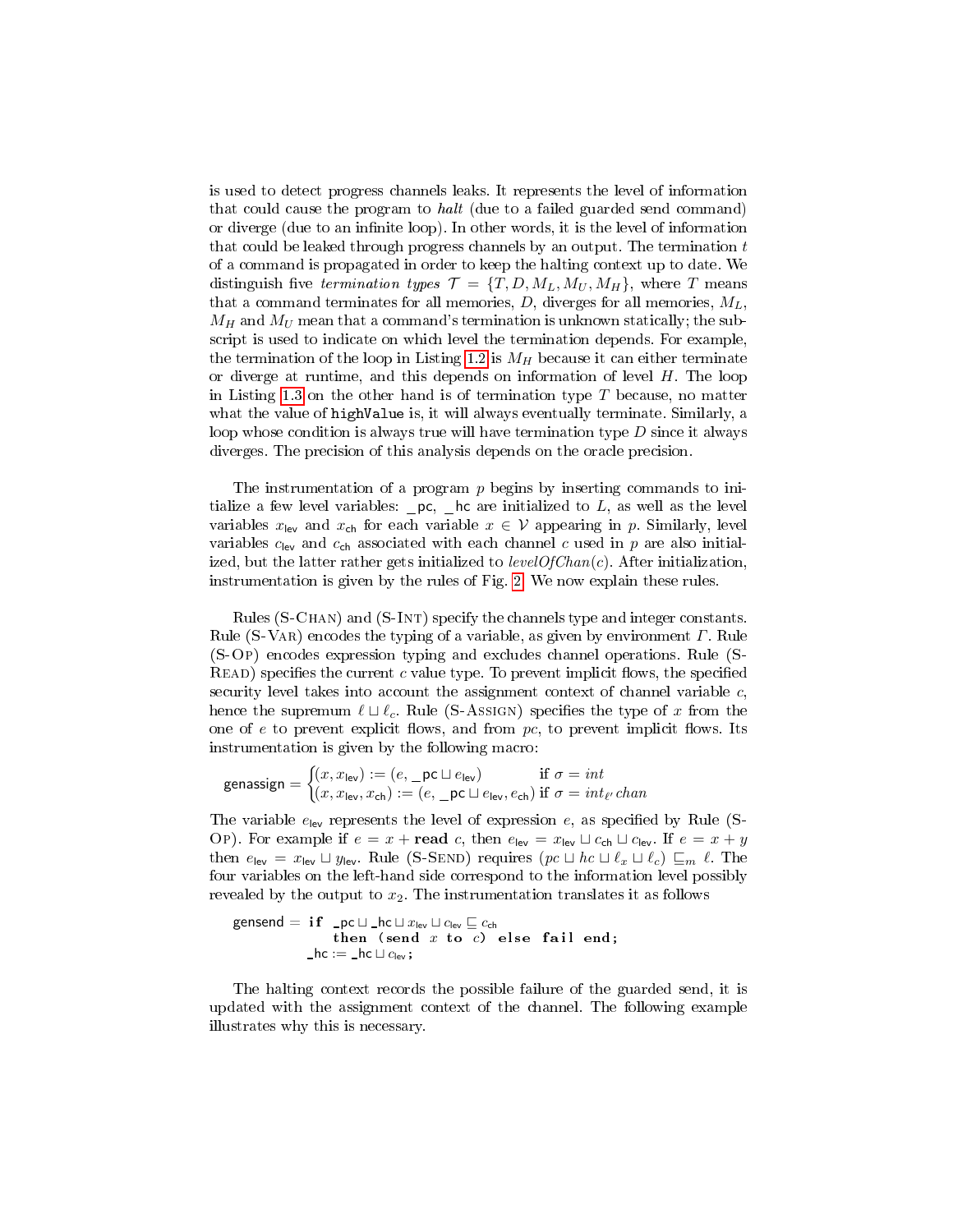```
if unknownValue > 0 (*H at runtime *)
   then c := lowChannel
   else c := highChannel end;send highValue to c;
send lowValue to lowChannel
```
#### Listing 1.4: Dangerous runtime halting

Assume that unknownValue is private and false at runtime. Then the first guarded send is accepted, but allowing an output on a low security channel subsequently would leak information about unknownValue. Updating hc will affect the check of all subsequent guarded send. Updating  $\lfloor$  hc with  $x_{\text{lev}}$  or  $\lfloor$  pc is not necessary since their value will be the same for all low-equivalent memories.

For the conditional rules, we need a union of environments that maps to each variable appearing in both branches the supremum of the two variable types, and for each channel variable appearing in both branches the security level  $U$  if the levels of their content differ.

**Definition 3.** The supremum of two environments is given as  $dom(\Gamma_1 \sqcup \Gamma_2)$  =  $dom(\Gamma_1) \cup dom(\Gamma_2)$ , and

$$
(I_1 \sqcup I_2)(x) = \begin{cases} \n\int_{i}^{T_i}(x) \quad \text{if } x \in dom(\Gamma_i) \setminus dom(\Gamma_j), \{i,j\} = \{1,2\} \vee \Gamma_1(x) = \Gamma_2(x) \\
\text{(int_U chan)}_{\ell_2 \sqcup \ell'_2} \quad \text{if } \Gamma_1(x) = (\int_{\ell_1}^{T_i} chan)_{\ell'_2} \\
\quad \wedge \Gamma_2(x) = (\int_{\ell_1}^{T_i} chan)_{\ell'_2} \wedge \ell_1 \neq \ell'_1 \\
\sigma_{\ell \sqcup \ell'} \quad \text{if } \Gamma_1(x) = \sigma_{\ell} \wedge \Gamma_2(x) = \sigma_{\ell'} \\
\perp \quad \text{otherwise.} \n\end{cases}
$$

The symbol  $\perp$  is used to indicate that a typing inconsistency occured, e.g. when a variable is used as an integer in one branch and as a channel in another.

The function level :  $\mathcal{T} \to \mathcal{L}$  returns the termination level (i.e., the level that termination depends on) and is defined as:

$$
level(t) = \begin{cases} L \text{ if } t \in T, D \\ \ell \text{ if } t = M_{\ell} \end{cases}
$$

Two operators are used to compose terminations types, ⊕, used in the typing of conditionals, and  $_{9}$ , used in the typing of sequences. They are defined as follows.

$$
t_1 \oplus_{\ell} t_2 = \begin{cases} t_1 & \text{if } t_1 = t_2 \land [t_1 \neq M_L \lor \ell = L] \\ M_L & \text{if } \ell = L \land t_1 \neq t_2 \land \{t_1, t_2\} \subseteq \{T, D, M_L\} \\ M_H & \text{if } \ell = H \land [M_{\ell'} \in \{t_1, t_2\}, \ell' \in \mathcal{L} \text{ or } \{t_1, t_2\} = \{T, D\}] \\ M_{\ell \sqcup \ell_1 \sqcup \ell_2} & \text{otherwise, } t_1 = M_{\langle \ell_1 \rangle}, t_2 = M_{\langle \ell_2 \rangle} \end{cases}
$$

where  $\langle e \rangle$  is e, a level expression, without evaluation. We will evaluate  $\langle e \rangle$  to U in the instrumentation type system (Fig. [2\)](#page-7-0). We prefer to write  $\langle e \rangle$  to emphasise the fact that  $U$  is the approximation of an expression.

$$
t_1 \, {}^{\scriptscriptstyle\circ}_{5} t_2 = \begin{cases} M_{\ell_1 \sqcup \ell_2} & \text{if } t_1 = M_{\ell_1} \text{ and } t_2 = M_{\ell_2} \\ t_i & \text{if } t_j = T, \{i, j\} = \{1, 2\} \\ D & \text{otherwise} \end{cases}
$$

The following example shows one more requirement. If in Listing [1.5](#page-10-0) variable unknownChannel is a public channel at runtime, and if the last send command is reached and executed, it would leak information about highValue. The same leak would happen if instead of the guarded send we had a diverging loop.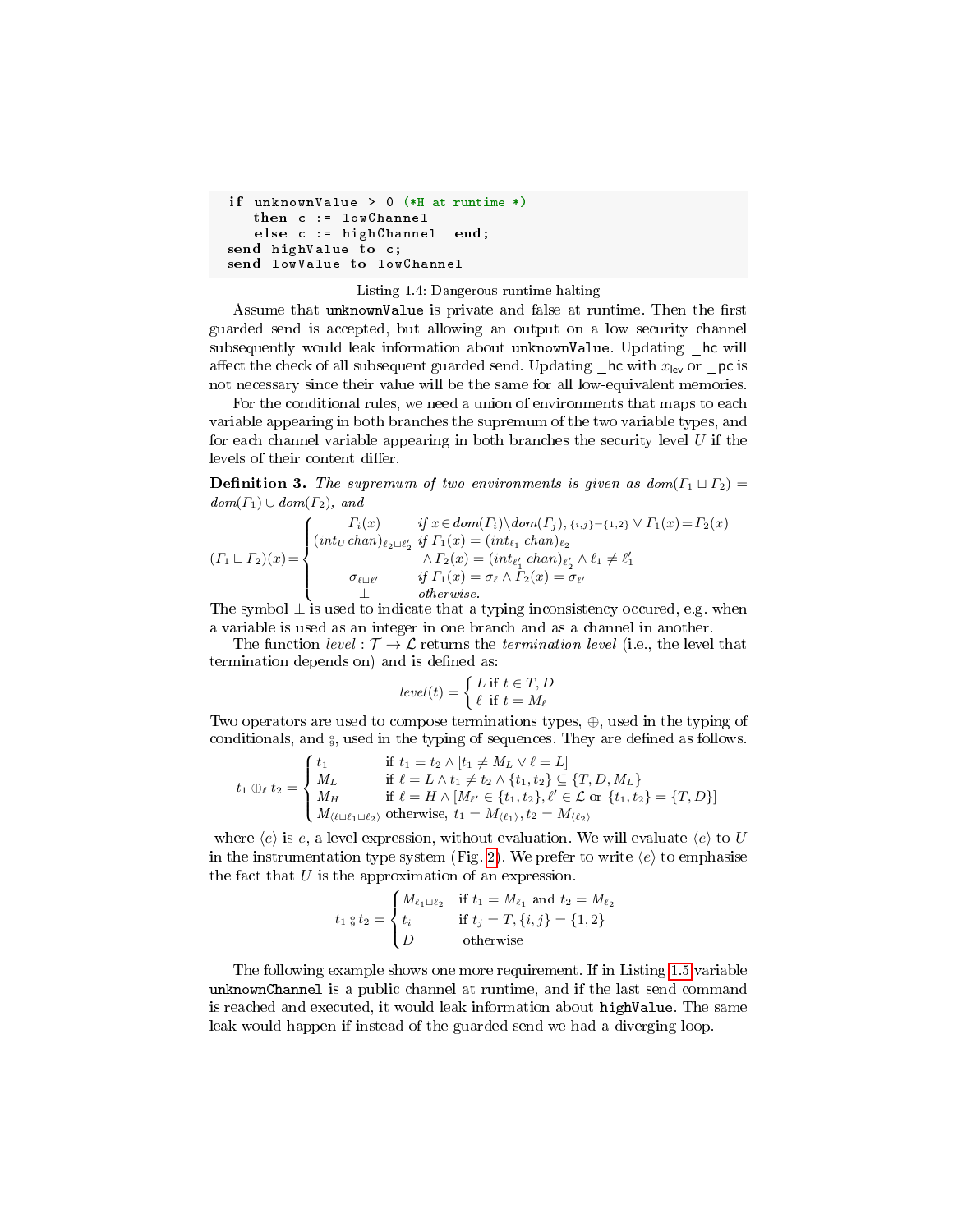```
if highValue > 0 then
    i f \mathscr{C} \sqsubseteq \ell'then (send highValue to unknownChannel )
     else fail end;
end;
send lowValue to lowChannel
```


The following function  $d: ((\mathcal{V} \oplus \mathcal{C} \to \text{Var} T) \times \mathcal{L} \times \text{C} m d) \to \mathcal{L}$ , is used to update the halting context, where  $Cmd$  is the set of commands. It approximates the information level that could be leaked through progress channels by a possibly failed guarded send in an unexecuted branch. Here, if  $\varGamma(c) = (\operatorname{int}_\ell \operatorname{chan})_{\ell'},$  then we write  $\Gamma_{\text{ch}}(c) = \ell$  and  $\Gamma_{\text{lev}}(c) = \ell'$ .

$$
d(\Gamma, pc, cmd) = \begin{cases} pc \sqcap (\bigcup_{c \in dc} (\overline{\Gamma_{\text{ch}}(c)} \sqcup \Gamma_{\text{lev}}(c))) & \text{if } dc \cap mv = \emptyset \\ pc & \text{otherwise} \end{cases}
$$

In this definition, dc represents the set of *dangerous channels*, that is, the ones appearing in at least one guarded send in  $\llbracket cmd \rrbracket$ ; mv is the set of variables that may be modified in  $cmd$ . Intuitively, if all the dangerous channels are of level H and not modified inside  $cmd$ , then we know that these guarded send cannot fail. If we cannot be sure of their level, then the halting context is updated with level pc. The supremum over the security levels of channels is taken in case the value of the channels is sensible (for example if lowValue was H in Listing [1.1\)](#page-1-1).

(S-If) Its instrumentation is given by the following macro:

| $\mathsf{genif} = \mathsf{_{\_}}\mathsf{oldpc}^\nu \ := \ \mathsf{_{\_}}\mathsf{pc};$ | where $insIF(i,other) = pc := pc \sqcup e_{lev};$ |
|---------------------------------------------------------------------------------------|---------------------------------------------------|
| if $e$                                                                                | $hd(\_hif^\nu, mv_{other}, dc_{other});$          |
| then $insIF(1,2)$                                                                     | $\ cmd_i\ $ :                                     |
| else $insIF(2,1)$                                                                     | $h c := h c \sqcup h$ if:                         |
| end:                                                                                  | uphc $(t_1, t_2, e_{\text{lev}});$                |
| $pc :=$ oldpc                                                                         | update $(mv_{other})$                             |

where  $dc_j$  represents the set of channels appearing in at least one guarded Send in  $\llbracket cmd_i \rrbracket$ ,  $mv_i$  is the set of variables that may be modified in  $cmd_i$ ,  $t_i$  is the termination type of  $cmd<sub>j</sub>$ ,  $e_{\text{lev}}$  is the guard condition's level expression and  $\ell_e$  is the level of this guard (as computed by the typing system).

The instrumented code starts by saving the current context to  $\Box$ oldpc<sup> $\nu$ </sup> (the symbol  $\nu$  indicates that it is a fresh variable). The program context is updated with the security level of the guard condition. The **if** itself is then generated. In each branch, function  $\mathsf{hd}$ , function  $d$ 's at runtime, evaluates the information level possibly revealed by a failed guarded send in the other branch.

$$
\mathsf{hd}(\_\mathsf{h},mv,dc) = \begin{cases} \_\mathsf{h} := (\_\mathsf{pc} \sqcap (\underset{c \in dc}{\sqcup} \overline{c_{\mathsf{ch}}} \sqcup c_{\mathsf{lev}})) \text{ if } dc \cap mv = \emptyset \\ \_\mathsf{h} := \_\mathsf{pc} \qquad \qquad \text{otherwise} \end{cases}
$$

This must be computed before executing  $\llbracket cmd_j \rrbracket$  because we want to evaluate whether the untaken branch could halt the execution or not. This must be done before  $\llbracket cmd_i \rrbracket$  as the latter could modify the level of the dangerous channels.

Function uphc is used to generate the code updating the halting context.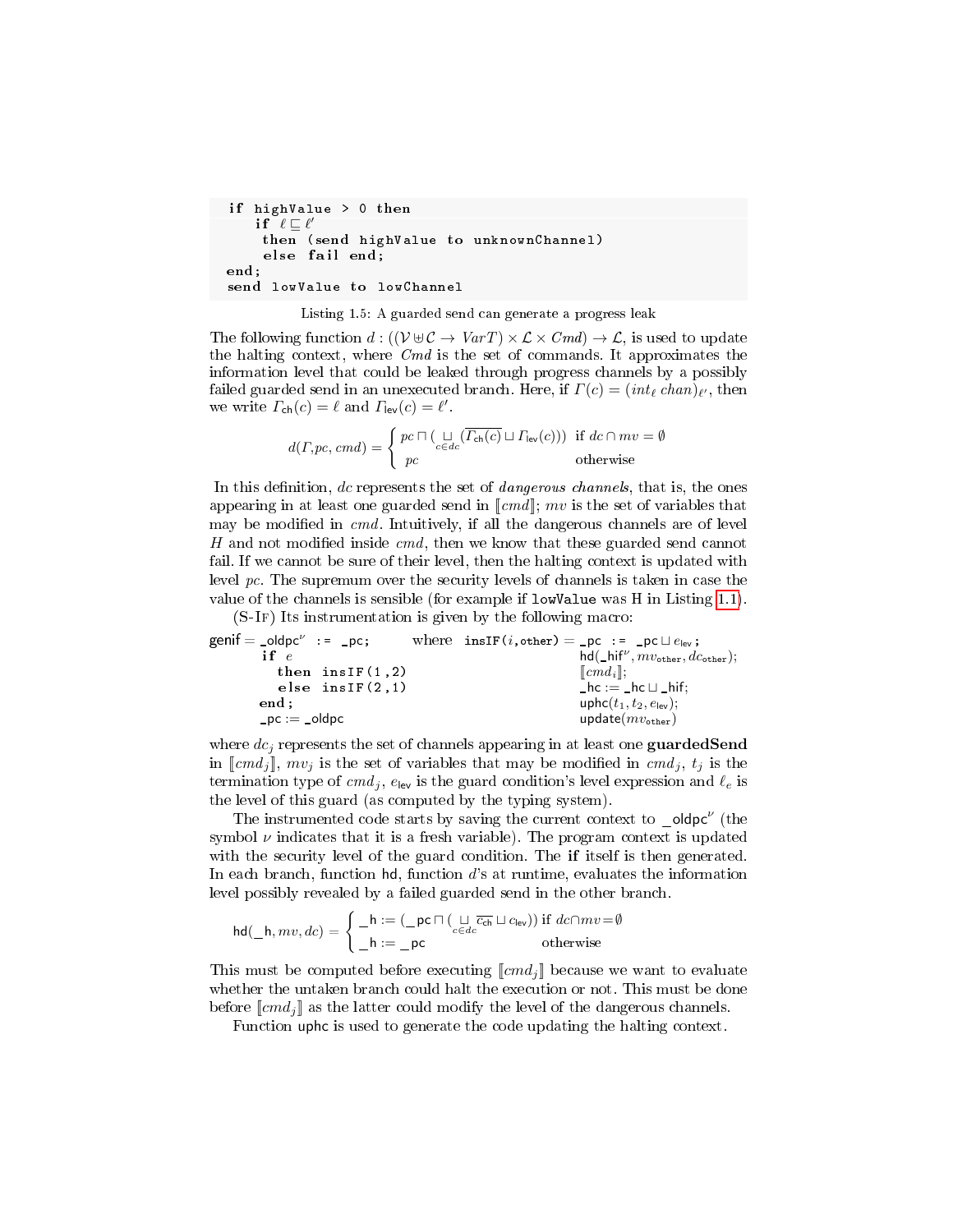$$
\mathsf{uphc}(t_1, t_2, e_{\mathsf{lev}}) = \begin{cases} \mathsf{skip} & \text{if } t_1 = t_2 \in \{T, D\} \\ \_ \mathsf{hc} := \_ \mathsf{hc} \sqcup e_{\mathsf{lev}} \text{ otherwise} \end{cases}
$$

The rational underlying uphc use is to protect the guard value from being revealed. If we know that both branches behave similarly, then the adversary will not be able to deduce private information. On the other hand, if the two branches may not behave the same way, then we have to perform  $\mathcal{L}$  hc :=  $\mathcal{L}$  hc  $\cup$   $e_{\mathsf{lev}}$ .

The following function updates the level variables of the untaken branch's modified variables so that they have similar types in all low-equivalent memories.

$$
\text{update}(mv) = \begin{cases} \text{skip} & \text{if } mv = \emptyset \\ (x, x_{\text{lev}}) := (x, x_{\text{lev}} \sqcup \_ \text{pc}); \text{update}(mv \setminus \{x\}) & \text{if } x \in mv. \end{cases}
$$

In a situation like the following listing, this function permits to update x's level, to protect unknownValue.

```
x : = 0;if unknownValue (*H at runtime*)
 then x := 1 else skip end:
send x to lowChannel
```
Listing 1.6: Example illustrating why it is necessary to update the modified variables

(S-Loop) Typing the while involves a fixed point computation due to the flow sensitivity. It is easy to show that this computation converges. The typing relies on  $O$ , a statically called oracle computing the termination loop type  $(t_o)$ .

|  | update $(mv)$ :                           |
|--|-------------------------------------------|
|  | $hd(\_hwhile^{\nu}, mv, dc);$             |
|  | $h c := h c \sqcup h$ while;              |
|  | uphc $(t_o, t_o, e_{\text{lev}});$        |
|  |                                           |
|  | where iWhile = $pc := pc \sqcup e_{lev};$ |

The inserted commands are similar to those of the if. The level variables and halting context are updated before the loop in case an execution does not enter the loop. They must be updated at the end of each iteration for the next iteration.

 $(S-SEQ1)$  is applied if  $cmd<sub>1</sub>$  always diverges; we then ignore  $cmd<sub>2</sub>$ , as it will never be executed. Otherwise,  $(S-SEQ2)$  is applied. The halting context returned is  $h_2$  instead of  $h_1 \sqcup h_2$  because  $h_2$  already takes into account  $h_1$ .

In a [longer version,](https://drive.google.com/file/d/0B6UAN3Jd1Fg0eW55ejVmMkg0R1E) we present a type system for the target language. We show that a well typed program satisfies the progress-sensitive non-interference property [1,](#page-4-1) and that a program generated by our typing system is well typed.

## <span id="page-11-0"></span>5 Related Work

There has been much research in language-based techniques for controlling information flow over the last two decades.

Le Guernic et al.  $[8]$  present the first hybrid information-flow control monitor. The enforcement is based on a monitor that is able to perform static checks during the execution. The enforcement is not flow-sensitive but it takes into account concurrency. In Russo and Sabelfeld [\[11\]](#page-13-11), the authors state that purely dynamic enforcements are more permissive than purely static enforcements but they cannot be used in case of flow-sensitivity. They propose a hybrid flow-sensitive enforcement based on calling static analysis during the execution. This enforcement is not progress sensitive.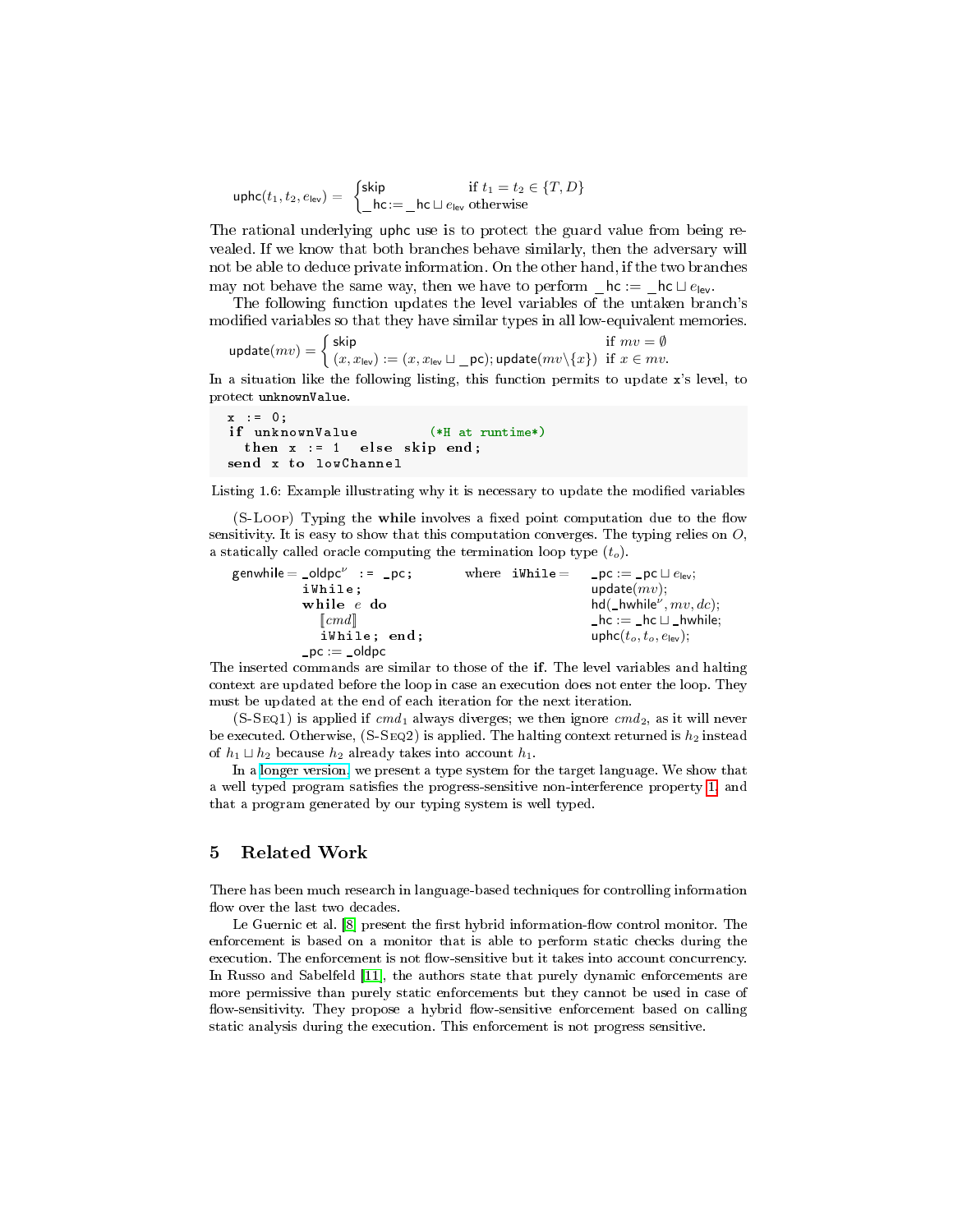Moore et al. [\[9\]](#page-13-9) consider precise enforcement of flow-insensitive progress-sensitive security. Progress sensitivity is also based on an oracle's analysis, but they call upon it dynamically while we do it statically. We have also introduced additional termination types to increase the permissiveness of the monitor.

Chudnov and Naumann [\[5\]](#page-13-12) inline a flow-sensitive progress-insensitive hybrid monitor and prove soundness by bisimulation. We inline a flow-sensitive progress-sensitive hybrid monitor, and we prove soundness using a mostly-standard security-type system for the target language.

Askarov and Sabelfeld [\[3\]](#page-13-13) use hybrid monitors to enforce information security in dynamic languages based on on-the-fly static analysis. They provide a model to define non-interference that is suitable to progress-sensitivity and they quantify information leaks due to termination [\[2\]](#page-13-4).

Askarov et al. [\[1\]](#page-13-14) introduce a progress-sensitive hybrid monitoring framework where the focus is on concurrent programs, and the use of rely-guarantee reasoning to enable fine-grained sharing of variables between threads. Each thread is guarded by its own local monitor (progress- and flow-sensitive). Their local monitor could be replaced by a variant of our inlined monitor.

# <span id="page-12-0"></span>6 Conclusion

We have presented a hybrid information flow enforcement mechanism in which the main contributions are the following.

(a) Our monitor is one of the first hybrid monitor that is both flow- and progresssensitive. It is more precise and introduces less overhead than currently available solutions (e.g., [\[10,](#page-13-7)[9\]](#page-13-9)). Since our monitor is inlined, it can be easily optimized using classical partial evaluation techniques, [\[7\]](#page-13-6).

(b) We solve a few issues such as (1) the fact that it is not possible to approximate the level of a channel (by introducing a level  $U$ ) and  $(2)$  the need to approximate the level of information that could be leaked through progress channels (by introducing a function  $d$ .

We believe our approach to be generalizable to complex lattices, but it will require a few alterations. Instead of only one uncertain level  $U$ , we would use sets of possible levels (U is, in some sense, an abstraction of the set  $\{L, H\}$ ) that are ordered pointwise. That is,  $\{L\} \sqsubseteq \{L, H\} \sqsubseteq \{H\}.$  The function d would have to be adapted. Namely, the complement operation in  $d$  would have to be replaced with the following expression:  $\{\ell : \ell \not\sqsubseteq \Gamma_{\mathsf{ch}}(c)\}\cap \{\ell : \ell \not\sqsupseteq pc\}.$ 

Future work includes extensions to concurrency, declassication and information leakage due to timing. We would like to scale up the approach to deal with real world languages and to test it on elaborate programs.